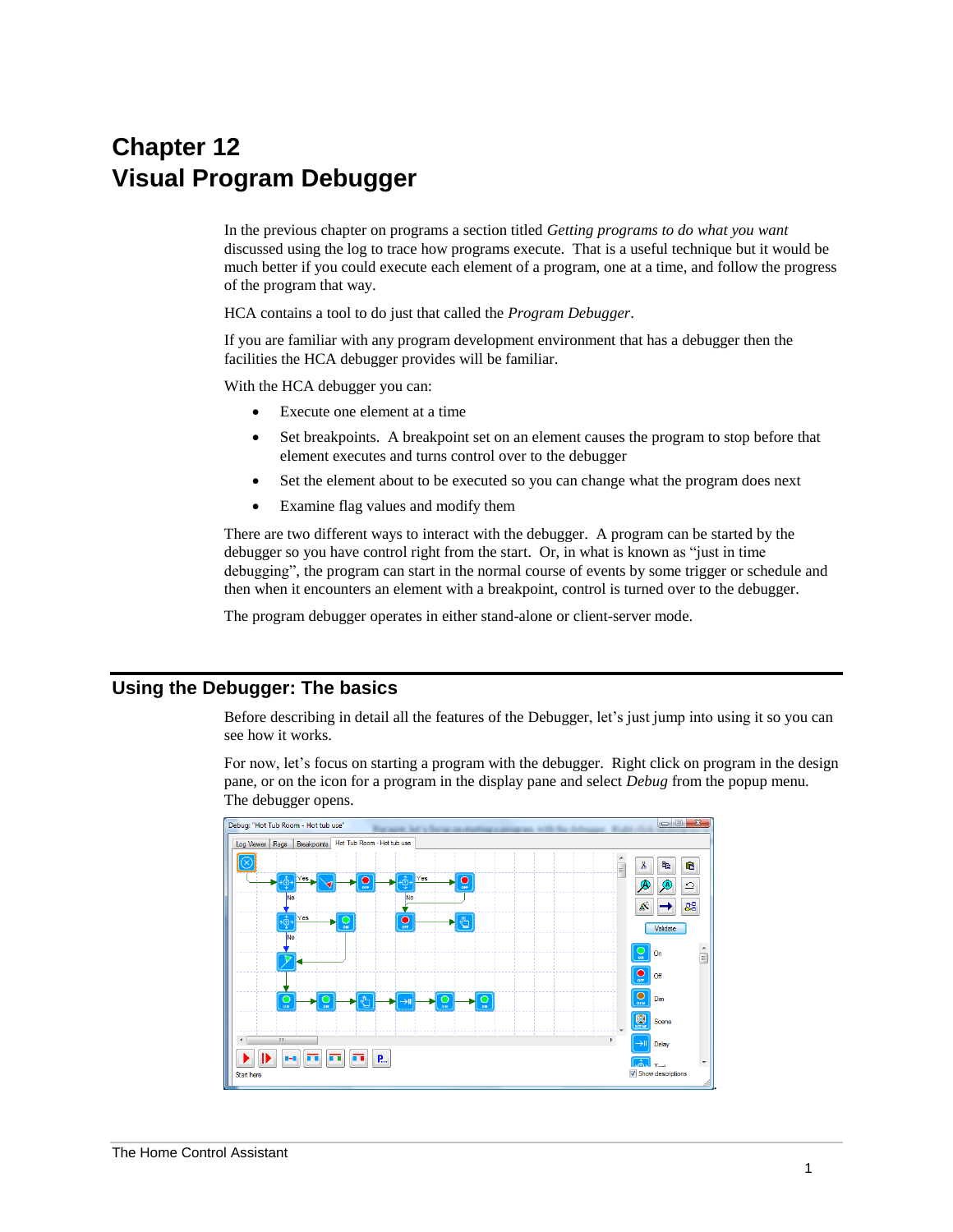The first thing to note about the debugger is that it looks a lot like the Visual Programmer. The debugger dialog has the same programming canvas, the same tool panel, and the same list of elements.

There are two differences you can immediately see: the seven buttons at the bottom and the fact that the Start Here element has an orange border.

The element with the orange border is what is called the *current element* and is the element that has not yet executed but when the debugger is told to proceed, it is the element first executed. At the bottom of the dialog the text image of the current element is shown. Unlike the Visual Programmer this text always matches the current element unless you place the mouse over another element and then it shows that element until you move the mouse off.

#### The debugger window

The next thing to note about the debugger window is that it is a separate window from the HCA application window. You can minimize it separately from the HCA window. While it is open you can still perform other actions with HCA: View and modify the properties for devices, groups, and programs, look at schedules, etc.

There is one main limitation with what you can do while the debugger is open and that is discussed in a later section.

#### Debugger Buttons

The buttons at the bottom of the debugger dialog control the actions of the debugger. They are from left to right:

**Run until breakpoint**. Runs the program as normal from the current element until the program either completes or the program encounters an element with a breakpoint. This is called the **Run** button.

**Restart from Begin-Here**. Changes the current element to be the Begin-Here element.

**Execute current**. As it says, executes the current element and then determines a new current element. If the element executed is a *Test* element then the next element is based upon the test outcome. This is also called the *Step* button.

**Don't execute current.** In this case the current element is not executed and the next element is determined as usual. This and the next two buttons are collectively known as the *Skip Over*  buttons since they skip execution of an element.

**Don't execute and take the YES path**. Same as the *don't execute current* button except when the current element is a *Test* element. In that case the first element in the *Yes* path becomes the current element.

**Don't execute and take the NO path**. Same as the *don't execute current* button except when the current element is a *Test* element. In that case the first element in the *No* path becomes the current element.

**Open program.** Opens a dialog where you can select a program so you can set breakpoints in it. This can be useful if the program you are debugging uses the *Start-Program* element to execute another program and you want to set a breakpoint in that program before the *Start-Program* element starts it.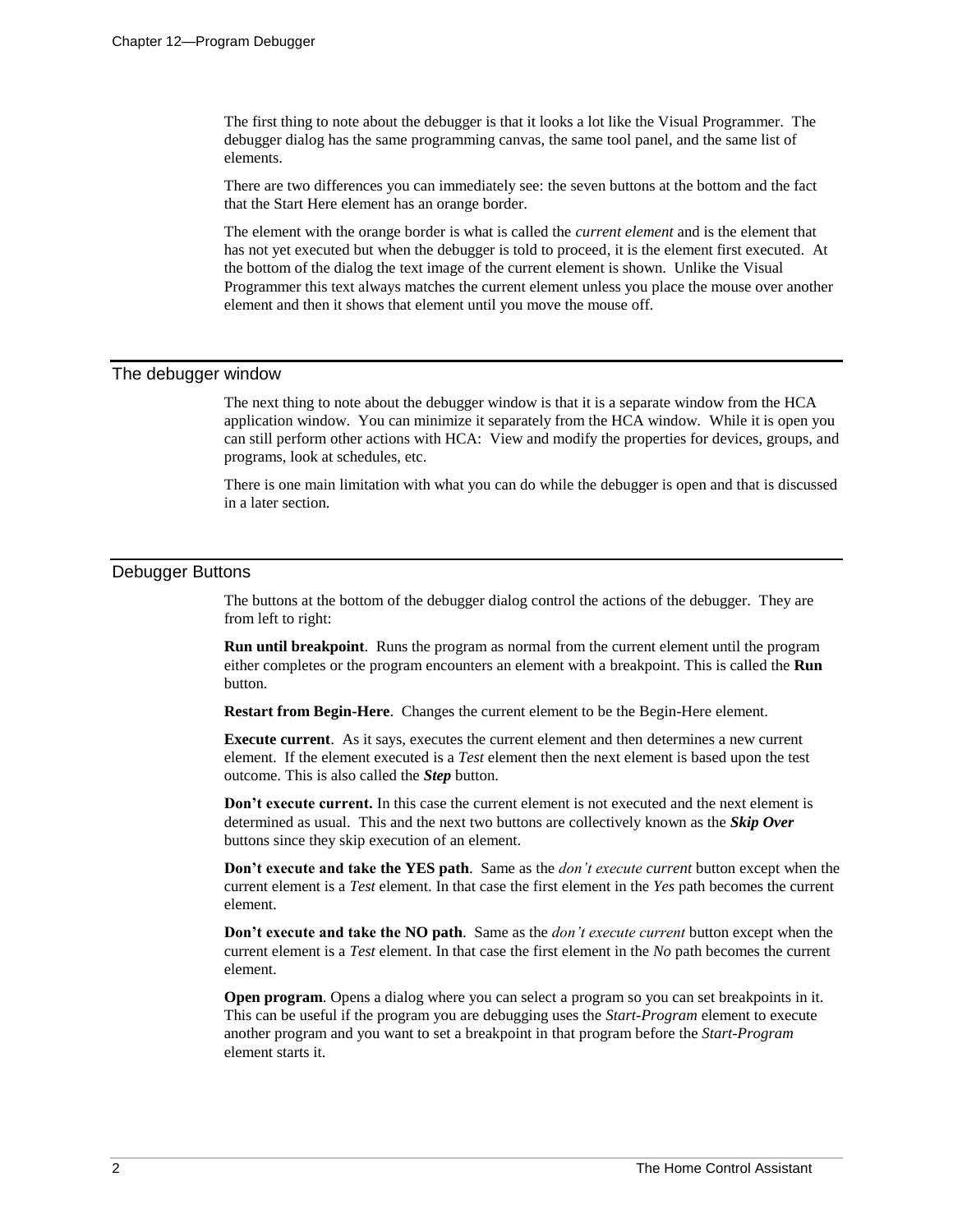#### Debugger Tabs

At the top of the debugger dialog are a number of tabs. These are:

**Log Viewer**. A similar log viewer that opens from the ribbon *Control* category. Having it as a tab in the debugger may make managing multiple windows simpler.

**Flag Viewer.** A simplified viewer for flags with the ability to change their current value.

**Breakpoints.** A list of all breakpoints in all programs and on what elements they are set. From this list the breakpoints can be disabled and enabled.

The next tab is the program being debugged. Programs, as described in the previous chapter can start another program using the *Start-Program* element. In a traditional programming language it would be like a *subroutine* invocation.

If you use the *Start-Program* element then the program that is started appears in an additional tab and the current element is show in that tab. For example, suppose program A uses the Start-Program element to start program B. If program A is started in the debugger then the debugger window looks like this:



Press the *Step* button and the current element becomes the *Start-Program* element. Press the *Step* button again and the *Start-Program* element executes and a tab for program B appears.



Note that the current element for program B is the *Begin-Here* element. If you switch back to the P*rogram A* tab, the current element is still at the Start-Program element since it has not yet completed.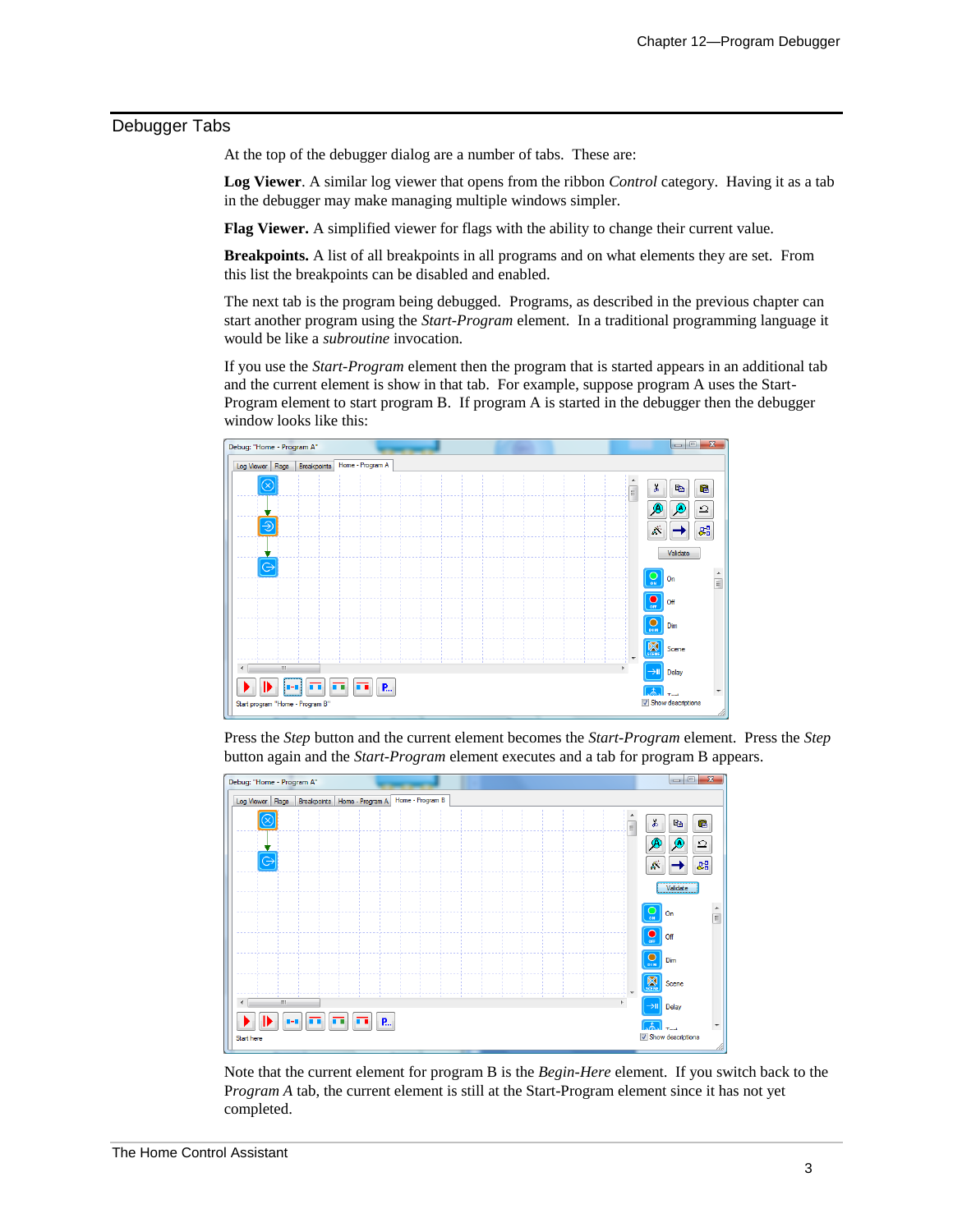Again, in a traditional programming language, the tabs at the top of the debugger window represent the execution *stack* with the program at the bottom of the stack showing in the left-most tab and the program at the top of the stack showing in the right-most tab.

If you continue to use the *Step* button, Program B finishes and the tab for it disappears.

## **Breakpoints**

When a program is about to be executed and a breakpoint has been set on that element then execution stops. You can tell an element that has a breakpoint by a black square in the upper right of the icon. For example in this picture both elements leading from the Test element have breakpoints.



To set a breakpoint on an element, right-click on it and choose *Set Breakpoint* from the popup menu. If the element already has a breakpoint the menu selection is *Clear Breakpoint* which removes the breakpoint*.*

If you want to see a list of all breakpoints, select the *Breakpoints* tab.

| $\mathbf{x}$<br>$= 0$<br>Debug: "Hot Tub Room - Hot tub use"                                                                                  |          |                                  |  |  |  |  |
|-----------------------------------------------------------------------------------------------------------------------------------------------|----------|----------------------------------|--|--|--|--|
| Breakpoints<br>Hot Tub Room - Hot tub use<br>Flags<br>Log Viewer                                                                              |          |                                  |  |  |  |  |
| Program                                                                                                                                       | Enabled? | Element                          |  |  |  |  |
| Hot Tub Room - Hot tub use                                                                                                                    | Enabled  | Test flag "It's Dark" for YES    |  |  |  |  |
| Hot Tub Room - Hot tub use                                                                                                                    | Enabled  | Make flag "Hot tub in use" be NO |  |  |  |  |
|                                                                                                                                               |          |                                  |  |  |  |  |
|                                                                                                                                               |          |                                  |  |  |  |  |
|                                                                                                                                               |          |                                  |  |  |  |  |
|                                                                                                                                               |          |                                  |  |  |  |  |
|                                                                                                                                               |          |                                  |  |  |  |  |
|                                                                                                                                               |          |                                  |  |  |  |  |
|                                                                                                                                               |          |                                  |  |  |  |  |
|                                                                                                                                               |          |                                  |  |  |  |  |
|                                                                                                                                               |          |                                  |  |  |  |  |
|                                                                                                                                               |          |                                  |  |  |  |  |
| Note                                                                                                                                          |          |                                  |  |  |  |  |
| -- Double-Click on a breakpoint to toggle the enable/disable setting<br>-- Select a breakpoint and use the <delete> key to remove it</delete> |          |                                  |  |  |  |  |
|                                                                                                                                               |          |                                  |  |  |  |  |
| Disable all breakpoints<br>Enable all breakpoints<br>Clear all breakpoints                                                                    |          |                                  |  |  |  |  |
|                                                                                                                                               |          |                                  |  |  |  |  |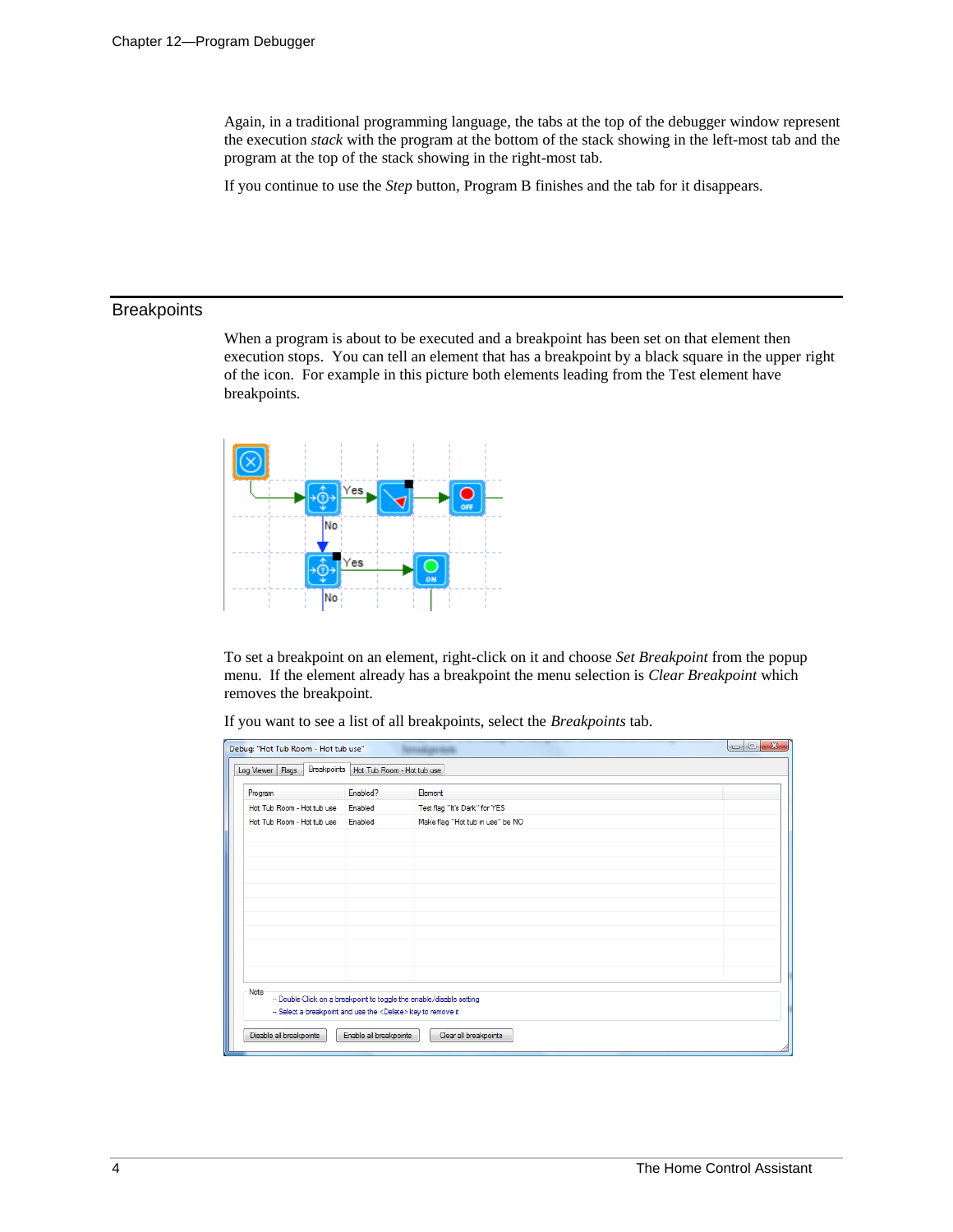In addition to being set on an element, a breakpoint can be enabled or disabled. When you first add a breakpoint it is automatically enabled. If you no longer want execution to stop at that element you can disable or remove the breakpoint.

Why disable a breakpoint but and not remove it? Sometimes during debugging you may want to temporarily disable a breakpoint rather than remove it. By doing that you are saved the trouble of opening the program again and reestablishing the breakpoint. Also, enable and disable can be simply done form the breakpoint list.

In addition to working with a single breakpoint, all breakpoints can be enabled, disabled, or cleared using the buttons at the bottom on the *Breakpoints* tab.

When a breakpoint is disabled the black square is shown in a lighter color.



The *No* path from the test element has a disabled breakpoint. The *Yes* path element has an enabled breakpoint.

If you want to set a breakpoint in a program that is not the program being debugged, press the *Programs* button – the right-most button with the "P" below the programming canvas. A list of all programs in the design opens.

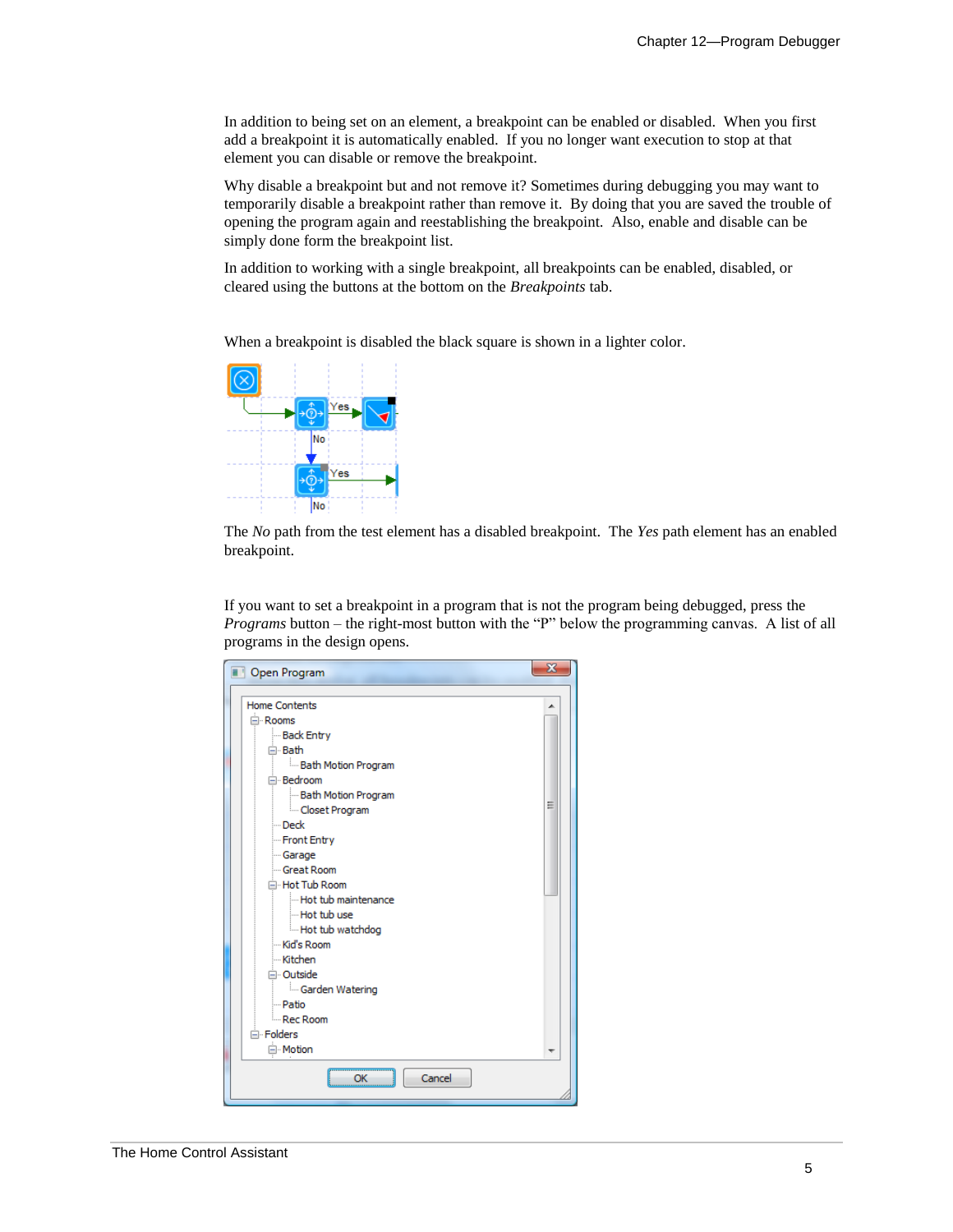Choose a program and press OK. That program's properties dialog opens and you can locate and set a breakpoint on one or more elements. As before, right-click on the element and choose *Set Breakpoint* from the popup menu.

#### Changing the current element

Sometime during debugging you want to change the current element. This could be because you want to move to a different point in the program to test the elements there or to skip over elements that you don't want to test.

To change the current element, right-click on the element you want and select *Set as Current Element* from the popup menu.



### Fast and Slow elements

Elements when executed in the debugger are classified into *slow* and *fast* elements. For example, an ON element is fast since it quickly queues for transmission an ON message to the device. A Delay element is a slow element since it can take minutes or hours to complete depending upon its settings.

When a fast element executes, the next element is selected usually so quickly that you probably will not notice a slight pause. But when a slow element executes then the debugger changes to show an extra button.



Delay for 00:30:00

Note that the buttons to control the debugger have been disabled and an additional button has appeared. This button when pressed aborts the execution of the current element – in this example a *Delay* element. Once you stopped execution of the current element you can move to the next element by using the *Skip* button or by changing the current element as described above.

If you stop execution of the current element and then press the *Step* or *Run* button that element starts executing again.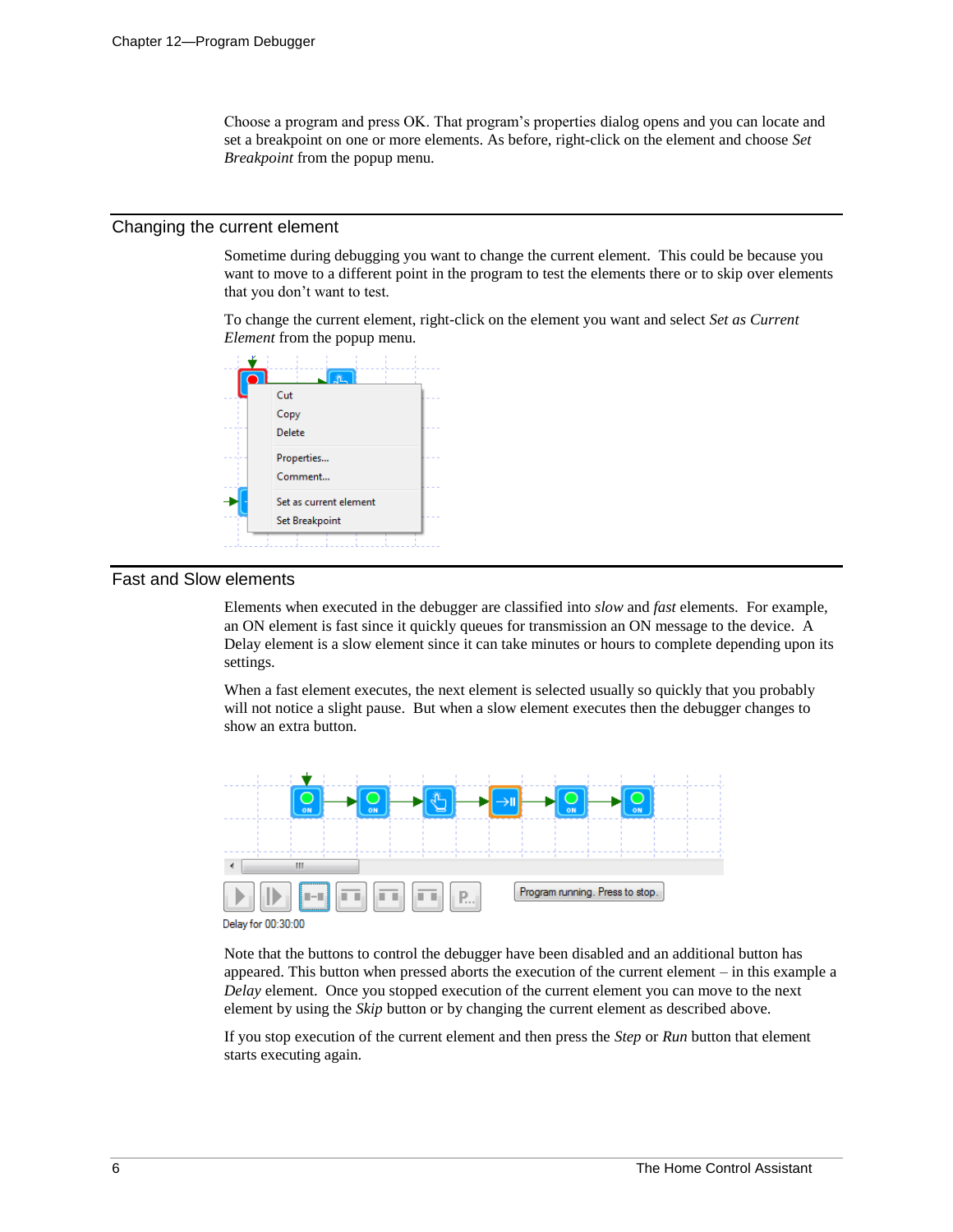#### Setting the starting trigger

As described in the previous chapter, programs are started by triggers and a program can have many different triggers to start it.

If a program with multiple triggers is run in the debugger, when the *Run* or *Step* button is pressed when *Begin-Here* is the current element then a popup appears to let you select the starting trigger.



This program has two triggers. If there were other triggers then additional options or a dropdown would be shown so you can select the trigger to use.

Selecting a starting trigger is important if the program tests to see which trigger started it. Using the debugger in this way you can quickly test all the various triggers even those that don't often occur.

#### Modifying programs

When in the debugger you can modify the program being debugged. You are free to delete elements, add elements, change the connecting lines between elements, and modify the element properties.

If you do make a change then when execution continues – you press the *Step* or *Run* buttons – a popup asks you to save the modified program.

#### Just in time debugging

In all the above discussion the debugger was started by selecting *Debug* from a right-click popup menu on a program name or icon. In addition to this method you can instead use what is called the *Just In Time* debugger.

The *Just In Time* debugger is the same debugger as described above but rather than starting the program in the debugger, you instead use the debugger to set breakpoints in one or more programs then close the debugger. Those breakpoints remain set. As your design is run by HCA, programs start and stop, schedules are monitored, etc. If a program encounters an element with one of the breakpoints you have previous set, then the debugger starts and you can debug from that point forward.

When a breakpoint is encountered in this manner then a popup dialog appears: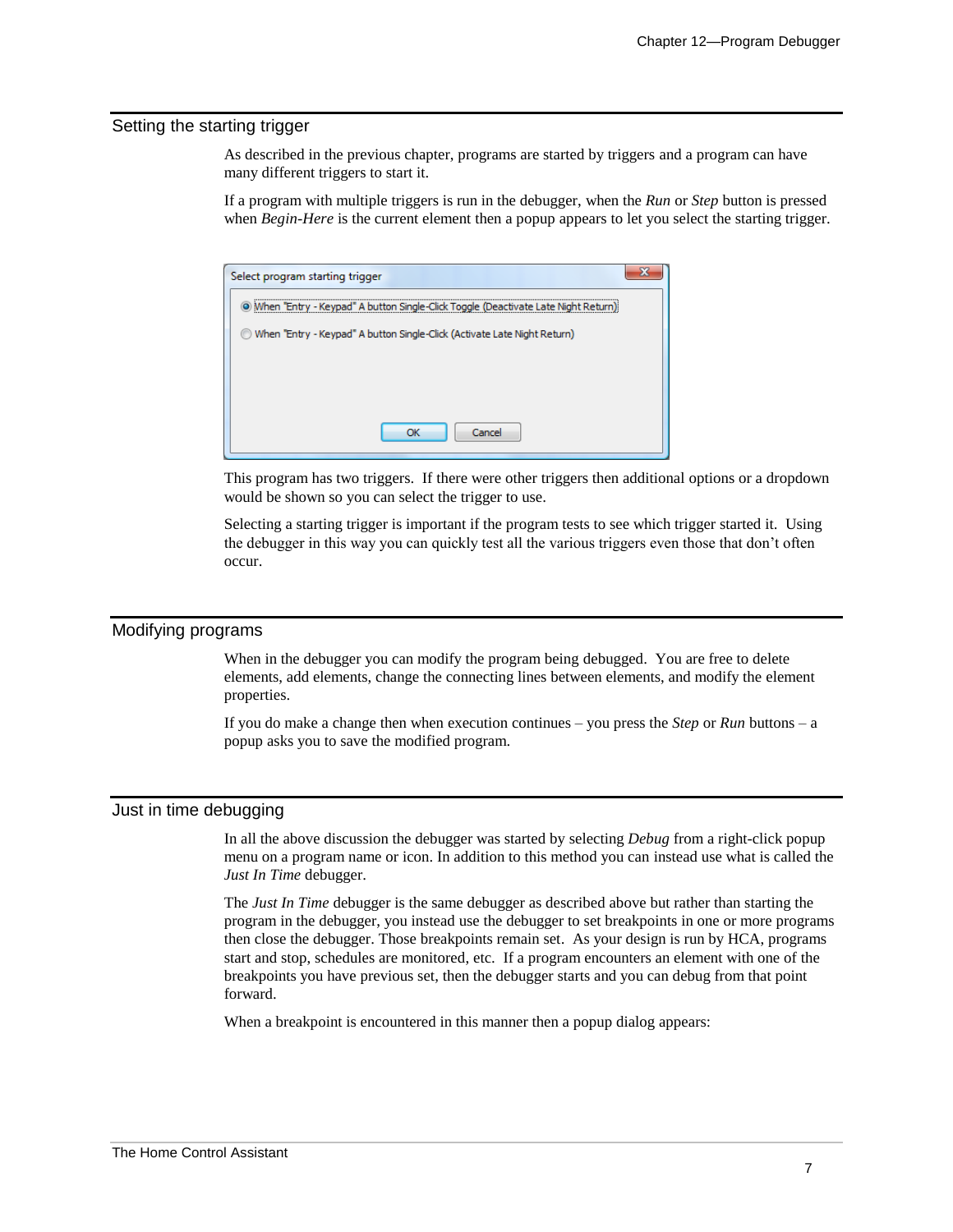| Visual Program Just In Time Debugger |                                                                                                                                                                                                                                                                                                                                                                                                                                                            |
|--------------------------------------|------------------------------------------------------------------------------------------------------------------------------------------------------------------------------------------------------------------------------------------------------------------------------------------------------------------------------------------------------------------------------------------------------------------------------------------------------------|
|                                      | Breakpoint encountered in Motion - Motion Down Bath<br>The program has terminated but you can continue execution with the<br>Visual Program Debugger.<br>If you continue then execution starts at the element with the breakpoint.<br>Start the debugger<br>Don't start the debugger<br><b>Session Options</b><br>Ask each time a breakpoint is encountered<br>Automatically start the debugger when a breakpoint is encountered<br>Ignore all breakpoints |

If you press the *Start the debugger* button then the debugger opens and the current element – the one with the breakpoint that has not yet been executed –is designated with the orange border showing it is the current element.

If you don't chose to start the debugger then the program is stopped - it doesn't continue.

The *Session Options* settings in the popup lets you configure the action of this popup if subsequent breakpoints are encountered. These stay in effect until HCA is restarted.

Before you can use *Just In Time* debugging it must be enabled in the HCA options on the *Visual Programmer* page. It is the last option in the *programmer options*.

| <b>Home Control Assistant Options</b>                                                                                                                                                                                                                                                                                                                   |                                                           |                              |                                                   | x            |  |  |  |  |
|---------------------------------------------------------------------------------------------------------------------------------------------------------------------------------------------------------------------------------------------------------------------------------------------------------------------------------------------------------|-----------------------------------------------------------|------------------------------|---------------------------------------------------|--------------|--|--|--|--|
| Color and Theme<br>Client Server<br>Startup                                                                                                                                                                                                                                                                                                             | Control Interface   Design Pane   Display Pane   Hardware |                              | <b>Visual Programmer</b><br>Advanced Legacy Extra |              |  |  |  |  |
| The Visual Programmer has many different elements that can be used to construct your programs. Some of them control specific hardware that you don't have or provide a<br>function that you don't use. In order to make it simpler to use the Visual Programmer you can select a subset of the elements available and place them in a convenient order. |                                                           |                              |                                                   |              |  |  |  |  |
| Don't show these elements<br>Show these elements                                                                                                                                                                                                                                                                                                        |                                                           |                              |                                                   |              |  |  |  |  |
| Daily message                                                                                                                                                                                                                                                                                                                                           |                                                           | ⊃<br>On<br><b>ON</b>         | E                                                 |              |  |  |  |  |
| oо<br>X10 all lights on<br>ŌŌ                                                                                                                                                                                                                                                                                                                           | $\rightarrow$                                             | Off<br>OFF                   |                                                   |              |  |  |  |  |
| $\bullet$<br>X10 all lights off<br>$\bullet$                                                                                                                                                                                                                                                                                                            | $\leftarrow$                                              | $\circ$<br>Dim<br><b>DIM</b> |                                                   |              |  |  |  |  |
| х<br>X10 all units off<br>ŏč                                                                                                                                                                                                                                                                                                                            | $\gg$                                                     | 图<br>Scene                   |                                                   |              |  |  |  |  |
| Send X10<br>$\overrightarrow{P16}$                                                                                                                                                                                                                                                                                                                      | <<                                                        | M<br>Multi                   |                                                   |              |  |  |  |  |
|                                                                                                                                                                                                                                                                                                                                                         |                                                           | $\rightarrow$ ll<br>Delay    | Move Up                                           |              |  |  |  |  |
|                                                                                                                                                                                                                                                                                                                                                         |                                                           | Test                         | Move Dn                                           |              |  |  |  |  |
| Visual programmer options                                                                                                                                                                                                                                                                                                                               |                                                           |                              |                                                   |              |  |  |  |  |
| Draw direct connections between elements when displaying Visual programs. Don't try and route lines in the display.                                                                                                                                                                                                                                     |                                                           |                              |                                                   |              |  |  |  |  |
| V Enable Visual Programmer Just In Time debugger                                                                                                                                                                                                                                                                                                        |                                                           |                              |                                                   |              |  |  |  |  |
| When editing elements, new variables in expressions are created as local variables if the "This program supports parameters and/or local variables" option enabled                                                                                                                                                                                      |                                                           |                              |                                                   |              |  |  |  |  |
|                                                                                                                                                                                                                                                                                                                                                         |                                                           |                              |                                                   | OK<br>Cancel |  |  |  |  |